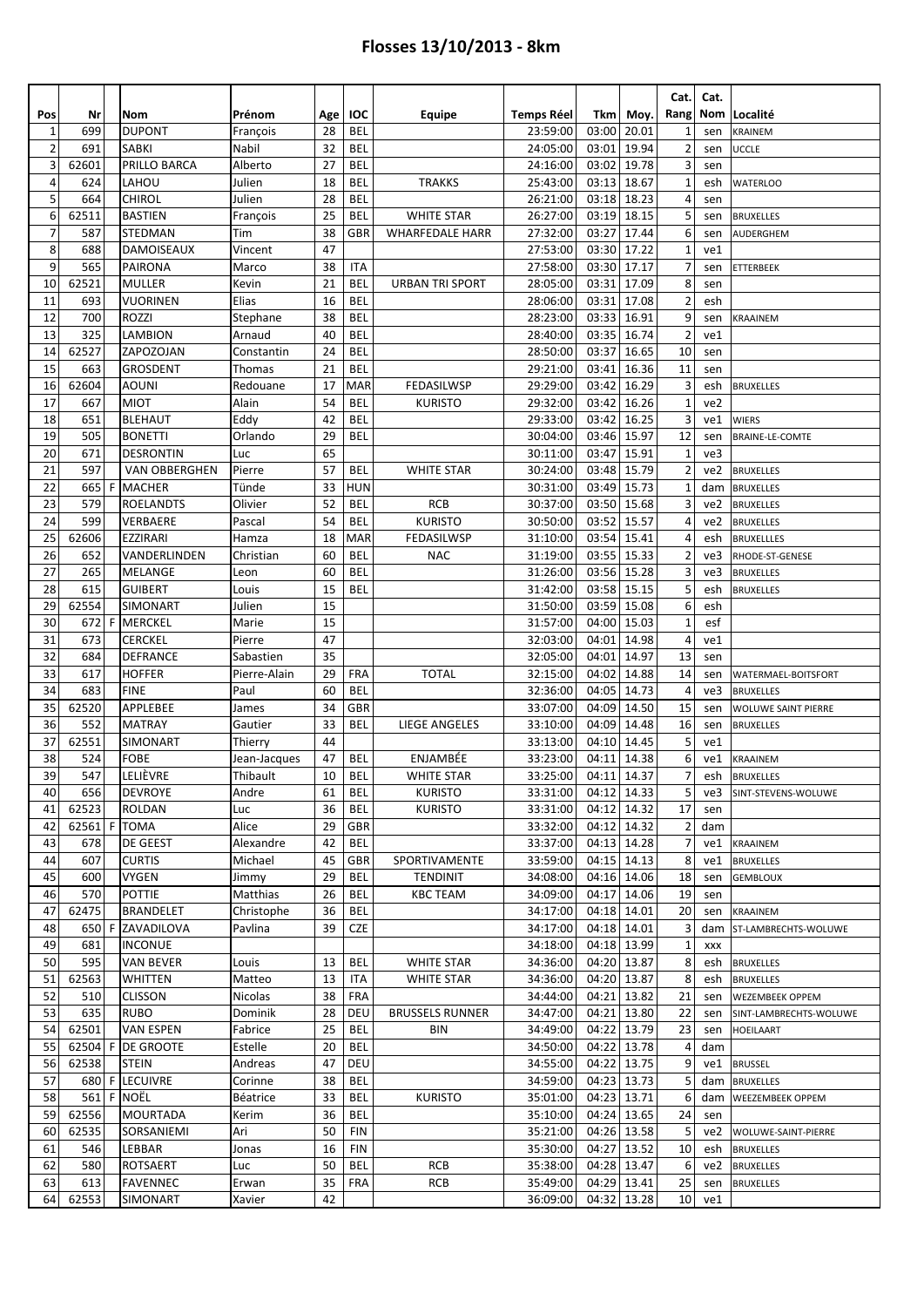|     |         |    |                        |                 |     |            |                        |            |       |                            | Cat.               | Cat.            |                          |
|-----|---------|----|------------------------|-----------------|-----|------------|------------------------|------------|-------|----------------------------|--------------------|-----------------|--------------------------|
| Pos | Nr      |    | Nom                    | Prénom          | Age | <b>IOC</b> | Equipe                 | Temps Réel | Tkm   | Moy.                       | Rang               |                 | Nom Localité             |
| 65  | 511     | F  | <b>COOMANS</b>         | Elisabeth       | 20  | <b>BEL</b> |                        | 36:27:00   | 04:34 | 13.17                      | 7                  | dam             | <b>BRUXELLES</b>         |
| 66  | 62549   | F  | SIMONART               | Amelie          | 17  |            |                        | 36:27:00   | 04:34 | 13.17                      | $\overline{2}$     | esf             |                          |
| 67  | 578     |    | <b>ROCH</b>            | Thierry         | 46  | <b>BEL</b> | <b>RIWA</b>            | 36:30:00   | 04:34 | 13.15                      | 11                 | ve1             | <b>GENVAL</b>            |
| 68  | 62531   |    | <b>D'HOOGHE</b>        | Pierre          | 52  | <b>BEL</b> | <b>KURISTO</b>         | 36:34:00   | 04:35 | 13.13                      | 7                  | ve2             |                          |
| 69  | 633     |    | <b>RENNESON</b>        | Bernard         | 62  | BEL        |                        | 36:39:00   | 04:35 | 13.10                      | 6                  | ve3             | WOLUWE-SAINT-LAMBERT     |
| 70  | 603     |    | <b>BOUDART</b>         | Jean Paul       | 61  | <b>BEL</b> | <b>KURISTO</b>         | 36:45:00   | 04:36 | 13.06                      | $\overline{7}$     | ve3             | WOLUWE-SAINT-LAMBERT     |
| 71  | 654     |    | <b>TAZIAUX</b>         | Philippe        | 61  | <b>BEL</b> | <b>RIWA</b>            | 36:52:00   | 04:37 | 13.02                      | 8                  | ve3             | WOLUWE-SAINT-PIERRE      |
| 72  | 557     |    | <b>MEYS</b>            | Walther         | 63  | <b>BEL</b> | <b>KURISTO</b>         | 36:52:00   | 04:37 | 13.02                      | 9                  | ve3             | <b>BRUXELLES</b>         |
| 73  | 677     |    | <b>ROBERTO</b>         | Limeno          | 41  |            |                        | 36:56:00   | 04:37 | 13.00                      | 12                 | ve1             |                          |
| 74  | 62550   | F. | <b>DAVIES</b>          | Sian            | 34  | <b>GBR</b> |                        | 36:56:00   | 04:37 | 13.00                      | 8                  | dam             | <b>BRUXELLES</b>         |
| 75  | 62605   |    | <b>BALDE</b>           | <b>Brahime</b>  | 17  | <b>BEL</b> | <b>FEDASILWSP</b>      | 36:59:00   | 04:38 | 12.98                      | 11                 | esh             | <b>BRUXELLES</b>         |
| 76  | 541     |    | <b>JOUVENCE</b>        | François-Xavier | 12  | FRA        |                        | 37:04:00   | 04:38 | 12.95                      | 12                 | esh             | WOLUWE-SAINT-PIERRE      |
| 77  | 640     |    | <b>TORRES</b>          | David           | 36  | FRA        |                        | 37:06:00   | 04:39 | 12.94                      | 26                 | sen             | WATERMAEL-BOITSFORT      |
| 78  | 542     |    | <b>JOUVENCE</b>        | Luc             | 51  | <b>FRA</b> |                        | 37:10:00   | 04:39 | 12.92                      | 8                  | ve <sub>2</sub> | WOLUWE-SAINT-PIERRE      |
| 79  | 525     |    | <b>FOBE</b>            | Romain          | 10  | BEL        | <b>BERLINUS</b>        | 37:13:00   | 04:40 | 12.90                      | 13                 | esh             | KRAAINEM                 |
| 80  | 643     | F  | VERBERCKMOES           | Lieve           | 58  | BEL        | ZWAT                   | 37:20:00   | 04:40 | 12.86                      | $\mathbf{1}$       | ai2             | ZWIJNDRECHT              |
| 81  | 62547   |    | VANDERZWALMEN          | Yves            | 26  | <b>BEL</b> |                        | 37:23:00   | 04:41 | 12.84                      | 27                 | sen             |                          |
| 82  | 520     |    | <b>DIF</b>             | <b>Nicolas</b>  | 35  | FRA        |                        | 37:34:00   | 04:42 | 12.78                      | 28                 | sen             | WOLUWE-SAINT-PIERRE      |
| 83  | 536     | F. | <b>HAERTWICH</b>       | Sylke           | 47  | DEU        |                        | 37:41:00   | 04:43 | 12.74                      | $\mathbf{1}$       | ai1             | <b>BRUXELLES</b>         |
| 84  | 62602   |    | <b>MALVAUX</b>         | Alain           | 48  | <b>BEL</b> |                        | 37:58:00   | 04:45 | 12.64                      | 13                 | ve1             |                          |
| 85  | 62530 F |    | MIKKELSENI             | Dalia           | 55  | BEL        | <b>KURISTO</b>         | 38:02:00   | 04:46 | 12.62                      | $\overline{2}$     | ai2             |                          |
| 86  | 62502   |    | MALVEAUX               | Laurent         | 38  |            |                        | 38:12:00   | 04:47 | 12.57                      | 29                 | sen             |                          |
| 87  | 545     |    | LAURENT                | Massaut         | 35  | <b>BEL</b> |                        | 38:22:00   | 04:48 | 12.52                      | 30                 | sen             | <b>BRUXELLES</b>         |
| 88  | 668     | F. | VAN POELVOORDE         | Francoise       | 54  | <b>BEL</b> | <b>KURISTO</b>         | 38:30:00   | 04:49 | 12.47                      | 3                  | ai2             |                          |
| 89  | 644     |    | <b>WAUTELET</b>        | Damien          | 33  | <b>BEL</b> | <b>LIEGE ANGELES</b>   | 38:39:00   | 04:50 | 12.42                      | 31                 | sen             | <b>BRUXELLES</b>         |
| 90  | 62570   |    | MACKENZIE              | Gordon          | 46  | GBR        | N/A                    | 38:40:00   | 04:50 | 12.41                      | 14                 | ve1             | <b>BRUXELLES</b>         |
| 91  | 659     |    | LE LIEVRE              | Fredy           | 55  | <b>BEL</b> |                        | 38:43:00   | 04:51 | 12.40                      | 9                  | ve2             |                          |
| 92  | 517     |    | <b>DECOSTER</b>        | Michel          | 63  | <b>BEL</b> | NÉANT                  | 38:55:00   | 04:52 | 12.34                      | 10                 | ve3             | <b>WAVRE</b>             |
| 93  | 610     |    | <b>DELARGE</b>         | Mathieu         | 13  | <b>BEL</b> | <b>EXCELSIOR</b>       | 39:09:00   | 04:54 | 12.26                      | 14                 | esh             | <b>BRUXELLES</b>         |
| 94  | 62510   |    | <b>MOMBAERTS</b>       | Eric            | 46  | BEL        |                        | 39:12:00   | 04:54 | 12.25                      | 15                 | ve1             |                          |
| 95  | 503     |    | <b>BAERT</b>           | Thierry         | 52  | <b>BEL</b> | <b>RCB</b>             | 39:18:00   | 04:55 | 12.22                      | 10                 | ve <sub>2</sub> | WATERMAEL BOITSFORT      |
| 96  | 538     | F  | <b>HUART</b>           | Laurence        | 32  | <b>BEL</b> |                        | 39:26:00   | 04:56 | 12.17                      | 9                  | dam             | <b>BRUXELLES</b>         |
| 97  | 62558   |    | <b>BOUTTEFEUX</b>      | Benjamin        | 16  | BEL        |                        | 39:54:00   | 05:00 | 12.03                      | 15                 | esh             | <b>BRUXELLES</b>         |
| 98  | 62557   |    | <b>BOUTELIER</b>       | Sébastien       | 31  | FRA        |                        | 39:55:00   | 05:00 | 12.03                      | 32                 | sen             | LANDAS                   |
| 99  | 655     |    | DEGRAEUWE              | ???             | 25  | <b>BEL</b> |                        | 40:07:00   | 05:01 | 11.97                      | 33                 | sen             |                          |
| 100 | 534     | F  | <b>GOESEELS</b>        | Coralie         | 23  | <b>BEL</b> |                        | 40:08:00   | 05:01 | 11.96                      | 10                 | dam             | WOLUWÉ-SAINT-LAMBERT     |
| 101 | 516     |    | DE CALLATAY            | Geoffroy        | 39  | BEL        |                        | 40:12:00   | 05:02 | 11.94                      | 34                 | sen             | KRAAINEM                 |
| 102 | 616     | F. | <b>HERMESZ</b>         |                 | 34  | HUN        | <b>BRUSSELS RUNNER</b> | 40:12:00   | 05:02 | 11.94                      | 11                 | dam             | <b>IXELLES</b>           |
| 103 | 62526   |    | DE KOKER               | Agnes<br>Koen   | 44  | <b>BEL</b> |                        | 40:17:00   | 05:03 | 11.92                      | 16                 | ve1             |                          |
| 104 | 62568   |    | <b>INCONUE</b>         |                 |     |            |                        | 40:21:00   |       | 05:03 11.90                | $2 \vert$          |                 |                          |
| 105 | $612$ F |    | <b>DURAND</b>          | Emilie          |     |            | <b>TOTAL</b>           | 40:33:00   |       | 05:05 11.84                | 12                 | XXX<br>dam      |                          |
|     |         |    |                        |                 | 28  | FRA        |                        |            |       |                            |                    |                 | WATERMAEL-BOITSFORT      |
| 106 | 582     |    | <b>SCHEERS</b>         | Guido           | 56  | <b>BEL</b> | <b>KBC TEAM</b>        | 40:38:00   |       | 05:05 11.81                | 11                 | ve2             |                          |
| 107 |         |    | 660 F RASMONT          | Julie           | 34  | <b>BEL</b> |                        | 40:41:00   |       | 05:06 11.80                | 13                 | dam             | WOLUWE-SAINT-LAMBERT     |
| 108 | 528     |    | <b>GALLIC</b>          | Michel          | 35  | FRA        |                        | 40:42:00   |       | 05:06 11.80                | 35                 | sen             | <b>BRUXELLES-IXELLES</b> |
| 109 | 504     |    | BEBE<br>D'ATH          | Jean            | 75  | <b>BEL</b> | <b>RCB</b>             | 40:45:00   |       | 05:06 11.78<br>05:09 11.66 | $\mathbf{1}$<br>12 | ve4             | <b>BRUXELLES</b>         |
| 110 | 697     |    |                        | Daniel          | 53  |            |                        | 41:10:00   |       |                            |                    | ve2             |                          |
| 111 | 675     |    | <b>ALVAREZ</b>         | Jose Luis       | 52  |            |                        | 41:10:00   |       | 05:09 11.66                | 13                 | ve2             |                          |
| 112 | 698     |    | <b>TADHOR</b>          | Eyal            | 53  | BEL        |                        | 41:10:00   |       | 05:09 11.66                | 14                 | ve2             |                          |
| 113 | 682     |    | CAPART                 | D'Any           | 48  |            |                        | 41:13:00   |       | 05:10 11.65                | 17                 | ve1             |                          |
| 114 | 608 F   |    | <b>DE BOER</b>         | Esther          | 31  | <b>BEL</b> | <b>RCB</b>             | 41:20:00   |       | $05:10$ 11.61              | 14                 | dam             | <b>BRUXELLES</b>         |
| 115 | 530     |    | <b>GARCÍA LIEGEOIS</b> | Victor          | 16  | <b>ESP</b> |                        | 41:29:00   |       | 05:12 11.57                | 16                 | esh             | <b>BRUXELLES</b>         |
| 116 | 62534   |    | D'HOEY                 | Pieter          | 27  | <b>BEL</b> |                        | 41:41:00   |       | 05:13 11.52                | 36                 | sen             |                          |
| 117 | 532     |    | <b>GHILAIN</b>         | Olivier         | 33  | <b>BEL</b> | <b>KURISTO</b>         | 41:52:00   | 05:14 | 11.47                      | 37                 | sen             | WEEZEMBEEK OPPEM         |
| 118 | 632     |    | <b>NICOLAY</b>         | Rene            | 70  | <b>BEL</b> | <b>KURISTO</b>         | 41:53:00   |       | 05:15 11.46                | $\overline{2}$     | ve4             | <b>BRUXELLES</b>         |
| 119 | 544     |    | LAPORTE                | Charles         | 26  | <b>BEL</b> |                        | 41:55:00   |       | 05:15 11.45                | 38                 | sen             | <b>OTTIGNIES</b>         |
| 120 | 62603   |    | VERKINDERE             | Alain           | 64  | <b>BEL</b> | RCB                    | 41:56:00   |       | 05:15 11.45                | 11                 | ve3             | <b>GESVES</b>            |
| 121 | 686 F   |    | VANLIER                | Stephanie       | 35  |            |                        | 41:58:00   |       | 05:15 11.44                | 15                 | dam             |                          |
| 122 | 626     |    | LAMOTTE                | Leonardo        | 11  | <b>BEL</b> |                        | 42:02:00   |       | 05:16 11.42                | 17                 | esh             | WOLUWE-SAINT-LAMBERT     |
| 123 | 62509 F |    | MAC EOIN               | Patricia        | 37  | <b>BEL</b> |                        | 42:09:00   | 05:17 | 11.39                      | 16                 | dam             |                          |
| 124 | 62515   |    | <b>LECOMTE</b>         | Jean-Paul       | 47  | <b>BEL</b> | YAPADMORALE            | 42:10:00   | 05:17 | 11.38                      | 18                 | ve1             | AUDERGHEM                |
| 125 | 676     |    | <b>BONFITTO</b>        | Pasqualino      | 73  |            |                        | 42:11:00   |       | 05:17 11.38                | $\overline{3}$     | ve4             |                          |
| 126 | $623$ F |    | LACAVE                 | Catherine       | 44  | BEL        | <b>INSTITUT REINE</b>  | 42:17:00   |       | 05:18 11.36                | $\overline{2}$     | ai1             | WOLUWÉ-S-PIERRE          |
| 127 | 62569   |    | <b>INCONUE</b>         |                 |     |            |                        | 42:17:00   |       | 05:18 11.35                | 3                  | XXX             |                          |
| 128 |         |    | 62508 F MOTTE          | Sophie          | 33  | <b>BEL</b> |                        | 42:40:00   |       | 05:20 11.25                | 17                 |                 | dam   IXELLES            |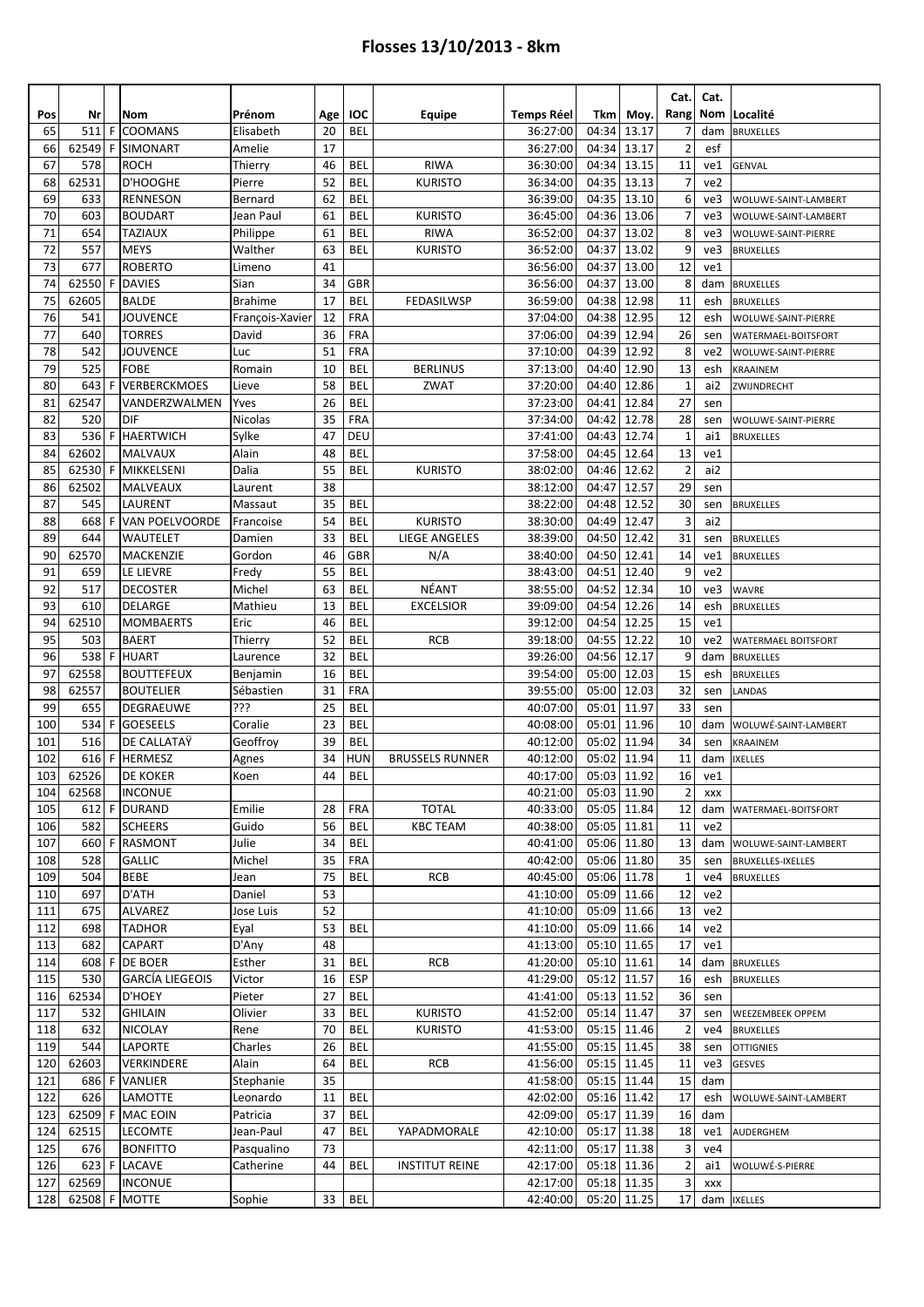|            |                    |    |                                    |                  |          |                          |                 |                      |                |                            | Cat.            | Cat.       |                                      |
|------------|--------------------|----|------------------------------------|------------------|----------|--------------------------|-----------------|----------------------|----------------|----------------------------|-----------------|------------|--------------------------------------|
| Pos        | Nr                 |    | Nom                                | Prénom           | Age      | <b>IOC</b>               | Equipe          | <b>Temps Réel</b>    | Tkm            | Moy.                       | Rang            | Nom        | Localité                             |
| 129        | 62423              |    | <b>LECOMTE</b>                     | Anatole          | 9        | BEL                      | YAPADMORALE     | 42:47:00             | 05:21          | 11.22                      | 18              | esh        | AUDERGHEM                            |
| 130        | 687                | F. | <b>GOFFINET</b>                    | Celine           | 35       | <b>BEL</b>               |                 | 42:52:00             | 05:22          | 11.20                      | 18              | dam        | <b>BRUXELLES</b>                     |
| 131        | 571                |    | <b>RABOTA</b>                      | Adrian           | 35       | <b>SVK</b>               |                 | 43:10:00             | 05:24          | 11.12                      | 39              | sen        | DOLNÝ KUBÍN                          |
| 132        |                    |    | 566 F PEREZ GOMEZ                  | Cristina         | 35       | <b>ESP</b>               |                 | 43:19:00             | 05:25          | 11.08                      | 19              | dam        | <b>BRUXELLES</b>                     |
| 133        |                    |    | 690 F MERTENS                      | Carole           | 39       |                          |                 | 43:19:00             | 05:25          | 11.08                      | 20              | dam        |                                      |
| 134        | 631                |    | <b>MOLINA RIVAS</b>                | Xavier           | 42       |                          |                 | 43:21:00             | 05:26          | 11.08                      | 19              | ve1        | <b>BRUXELLES</b>                     |
| 135        | 62519              |    | <b>KREMPASKY</b>                   | Pavel            | 46       | <b>BEL</b>               |                 | 43:26:00             | 05:26          | 11.05                      | 20              | ve1        |                                      |
| 136        | 596                | F  | <b>VANDENBUSSCHE</b>               | Ingeborg         | 39       | <b>BEL</b>               |                 | 43:41:00             | 05:28          | 10.99                      | 21              | dam        | <b>BRUSSEL</b>                       |
| 137        | 62522              |    | LARUELLE                           | Olivier          | 40       | <b>BEL</b>               |                 | 43:46:00             | 05:29          | 10.97                      | 21              | ve1        | <b>BRUXELLES</b>                     |
| 138        | $62555$ F          |    | ROOSENS                            | Karen            | 30       | <b>BEL</b>               |                 | 43:51:00             | 05:29          | 10.95                      | 22              | dam        | <b>BRUSSELS</b>                      |
| 139        | 535                |    | <b>GOFFAUX</b>                     | Vincent          | 46       | <b>BEL</b>               |                 | 43:54:00             |                | 05:30 10.94                | 22              | ve1        | <b>BRUXELLES</b>                     |
| 140        | 628                |    | F MARNEFFE                         | Ariane           | 42       | <b>BEL</b>               |                 | 43:54:00             | 05:30          | 10.93                      | 3               | ai1        | <b>BRUXELLES</b>                     |
| 141        | 62539              | F. | <b>STEIN</b>                       | Astrid           | 49       | DEU                      |                 | 43:55:00             | 05:30          | 10.93                      | 4               | ai1        | <b>BRUSSEL</b>                       |
| 142        | 649 F              |    | ZAVADILOVA                         | Lucie            | 35       | <b>CZE</b>               |                 | 43:57:00             | 05:30          | 10.92                      | 23              | dam        | <b>BRUXELLES</b>                     |
| 143        |                    |    | 569 F POTOCNA                      | Eva              | 37       | <b>SVK</b>               |                 | 44:00:00             | 05:30          | 10.91                      | 24              | dam        | <b>OTTIGNIES</b>                     |
| 144<br>145 | 62517<br>$62529$ F |    | <b>GOOSSENS</b><br><b>SCHONE</b>   | Serge<br>Daniela | 49<br>44 | <b>BEL</b><br><b>BEL</b> |                 | 44:03:00<br>44:08:00 | 05:31<br>05:31 | 10.90<br>10.88             | 23<br>5         | ve1        | ST-P-WOLUWE                          |
| 146        | 563                |    | <b>NYNS</b>                        | Roland           | 66       | <b>BEL</b>               |                 | 44:10:00             | 05:32          | 10.87                      | 12              | ai1        |                                      |
| 147        | 62513              |    | <b>SERGME</b>                      | Pierre           |          | <b>BEL</b>               |                 | 44:14:00             | 05:32          | 10.85                      | $\overline{4}$  | ve3        | <b>BRUXELLES</b>                     |
| 148        | 62546              | F  | MAHIEU                             | Valentine        | 29       | BEL                      | <b>ENGHIEN</b>  | 44:16:00             | 05:32          | 10.84                      | 25              | XXX<br>dam |                                      |
| 149        | 614 F              |    | GUALDRINI                          | Gioia            | 41       | <b>ITA</b>               |                 | 44:16:00             | 05:32          | 10.84                      | 6               | ai1        | <b>IXELLES</b>                       |
| 150        | 62516              |    | <b>IOVINE</b>                      | Fred             | 32       | <b>BEL</b>               |                 | 44:17:00             | 05:33          | 10.84                      | 40              | sen        |                                      |
| 151        |                    |    | 62545 F LEFEBVRE                   | Muriel           | 33       | <b>BEL</b>               | <b>ENGHIEN</b>  | 44:17:00             | 05:33          | 10.84                      | 26              | dam        |                                      |
| 152        | 514                |    | <b>COQUET</b>                      | Pierre-Jean      | 12       | <b>FRA</b>               |                 | 44:19:00             | 05:33          | 10.83                      | 19              | esh        | <b>BRUXELLES</b>                     |
| 153        | 627                |    | <b>MAES</b>                        | Bart             | 30       | <b>BEL</b>               |                 | 44:20:00             | 05:33          | 10.83                      | 41              | sen        | WEMMEL                               |
| 154        | 513                |    | COQUET                             | Philippe         | 43       | <b>FRA</b>               |                 | 44:22:00             | 05:33          | 10.82                      | 24              | ve1        | <b>BRUXELLES</b>                     |
| 155        | 554 F              |    | MEDRI                              | Marzia           | 43       | <b>ITA</b>               |                 | 44:22:00             | 05:33          | 10.82                      | $\overline{7}$  | ai1        | <b>BRUXELLES</b>                     |
| 156        | 509                | F. | <b>CHEVALIER</b>                   | Caroline         | 31       | <b>BEL</b>               |                 | 44:24:00             | 05:33          | 10.81                      | 27              | dam        | <b>JETTE</b>                         |
| 157        | 62506              |    | F LAMPEREUR                        | Bernadette       | 57       | <b>BEL</b>               |                 | 44:27:00             | 05:34          | 10.80                      | 4               | ai2        |                                      |
| 158        | 666 F              |    | <b>STEVENS</b>                     | Cathy            | 34       | <b>BEL</b>               |                 | 44:28:00             | 05:34          | 10.80                      | 28              | dam        |                                      |
| 159        |                    |    | 658 F LE LIEVRE                    | Magali           | 29       | <b>BEL</b>               |                 | 44:36:00             | 05:35          | 10.76                      | 29              | dam        | <b>BRUXELLES</b>                     |
| 160        | 62532              |    | DE WAEL                            | Jens             | 33       | <b>BEL</b>               | ZWAT            | 44:45:00             | 05:36          | 10.73                      | 42              | sen        | MELSELE                              |
| 161        |                    |    | $618$ F JAGGER                     | Verity           | 29       | <b>GBR</b>               |                 | 44:45:00             | 05:36          | 10.73                      | 30              | dam        | <b>BRUSSEL</b>                       |
| 162        | 619                |    | F KINET                            | Caroline         | 33       | <b>BEL</b>               |                 | 44:55:00             | 05:37          | 10.69                      | 31              | dam        | <b>BRUXELLES</b>                     |
| 163        | 522                | F  | <b>EWERBECK</b>                    | Stefanie         | 43       | DEU                      |                 | 44:57:00             | 05:38          | 10.68                      | 8               | ai1        | WEZEMBEEK-OPPEM                      |
| 164        | 62528              |    | <b>FECHTNER</b>                    | Detlef           | 49       | DEU                      |                 | 44:58:00             | 05:38          | 10.67                      | 25              | ve1        | WEZEMBEEK-OPPEM                      |
| 165        |                    |    | 593 F TOBOLL                       | Janina           | 50       | DEU                      |                 | 44:59:00             | 05:38          | 10.67                      | 5               | ai2        | WEZEMBEEK-OPPEM                      |
| 166        | 62566              |    | <b>INCONUE</b>                     |                  |          |                          |                 | 45:11:00             |                | 05:39 10.62                | 5               | <b>XXX</b> |                                      |
| 167        |                    |    | 540 F JACQUEMIN                    | Dominique        |          | $40$ BEL                 | <b>JOGGANS</b>  | 45:25:00             |                | 05:41 10.57                | 9 <sup>1</sup>  | ai1        | <b>BRUXELLES</b>                     |
| 168        | 685                |    | <b>REDONDO</b>                     | Pedro            | 61       |                          |                 | 45:38:00             |                | 05:43 10.52                | 13              | ve3        |                                      |
| 169        | 689                |    | <b>STIMMER</b>                     | Daniel           | 46       | <b>AUT</b>               |                 | 45:38:00             |                | 05:43 10.52                | 26              | ve1        | <b>BRUXELLES</b>                     |
| 170        | 62552              |    | <b>HOLGER</b>                      | Ilissen          | 51       | <b>BEL</b>               |                 | 45:39:00             |                | 05:43 10.52                | 15              | ve2        |                                      |
| 171        |                    |    | 657 F ARUN                         | Sabine           | 42       | BEL                      |                 | 45:44:00             |                | 05:43 10.50                | 10              | ai1        |                                      |
| 172        | 696                |    | <b>CIRLAN</b>                      | Mahai            | 21       |                          |                 | 45:44:00             |                | 05:43 10.50                | 43              | sen        |                                      |
| 173        |                    |    | $512$ F COQUET                     | Oudalay          | 45       | <b>FRA</b>               |                 | 45:55:00             |                | 05:45 10.45                | 11              | ai1        | <b>BRUXELLES</b>                     |
| 174        |                    |    | 62507 F VANDEN BOSCHE              | Benedicte        | 40       | BEL                      |                 | 46:01:00             |                | 05:46 10.43                | 12              | ai1        |                                      |
| 175        |                    |    | $62525$ F DEMBOUR<br><b>MANNES</b> | Muriel<br>Eric   | 47       | <b>BEL</b><br>BEL        |                 | 46:02:00             |                | 05:46 10.43                | 13              | ai1        | <b>BRUXELLES</b>                     |
| 176<br>177 | 62524              |    | 638 F SCHURMANS                    | Sylvie           | 52<br>49 |                          |                 | 46:03:00<br>46:06:00 |                | 05:46 10.42<br>05:46 10.41 | 16<br>14        | ve2<br>ai1 | <b>BRUXELLES</b><br><b>BRUXELLES</b> |
| 178        | 556                |    | MERTENS                            | Thomas           | 33       | BEL                      | <b>TENDINIT</b> | 46:13:00             |                | 05:47 10.39                | 44              | sen        | WOLUWE-SAINT-PIERRE                  |
| 179        | 62560              |    | <b>INCONUE</b>                     |                  |          |                          |                 | 46:14:00             |                | 05:47 10.38                | 6               | <b>XXX</b> |                                      |
| 180        |                    |    | 576 F ROCHE                        | Ashley           | 25       | <b>USA</b>               |                 | 46:42:00             |                | 05:51 10.28                | 32              | dam        | WOLUWE-SAINT-PIERRE                  |
| 181        | 577                |    | <b>ROCHE</b>                       | Nicholas         | 25       | <b>USA</b>               |                 | 46:42:00             |                | 05:51 10.28                | 45              | sen        | WOLUWE-SAINT-PIERRE                  |
| 182        |                    |    | 622 F KIRFEL                       | Lina             | 12       | <b>BEL</b>               |                 | 46:44:00             |                | 05:51 10.27                | 3               | esf        | <b>BRUXELLES</b>                     |
| 183        |                    |    | 637 F SCHMIDT                      | Silke            | 47       | DEU                      |                 | 46:44:00             |                | 05:51 10.27                | 15              | ai1        | <b>ETTERBEEK</b>                     |
| 184        | 531                |    | GARCÍA NAVARRO                     | Miguel           | 49       | ESP                      |                 | 46:44:00             |                | 05:51 10.27                | 27              | ve1        | <b>BRUXELLES</b>                     |
| 185        | 62433              |    | LUTZEYER                           | Hans-Jörg        | 57       | DEU                      |                 | 46:46:00             |                | 05:51 10.26                | 17              | ve2        | <b>STERREBEEK</b>                    |
| 186        |                    |    | 537 F HENRARD                      | Cécile           | 31       | <b>BEL</b>               |                 | 46:57:00             |                | 05:53 10.22                | 33              | dam        | LAEKEN                               |
| 187        | 62514              |    | <b>STRADIOT</b>                    | Arne             | 47       | <b>BEL</b>               |                 | 47:03:00             |                | 05:53 10.20                | 28              | ve1        |                                      |
| 188        | 506                |    | <b>BRUYNSEELS</b>                  | Bart             | 31       | <b>BEL</b>               | <b>KBC TEAM</b> | 47:03:00             |                | 05:53 10.20                | 46              | sen        |                                      |
| 189        |                    |    | 642 F VELLEMANS                    | Florence         | 22       | <b>BEL</b>               | <b>RCB</b>      | 47:04:00             |                | 05:53 10.20                | 34              |            | dam BRUXELLES                        |
| 190        | 62537              |    | <b>MESTDAGH</b>                    | Guy              | 41       | <b>BEL</b>               |                 | 47:05:00             |                | 05:54 10.20                | 29              | ve1        | <b>EVERE</b>                         |
| 191        |                    |    | 662 F BRIOEN                       | Mireille         | 43       | BEL                      |                 | 47:07:00             |                | 05:54 10.19                | 16              | ai1        |                                      |
| 192        | 661                |    | <b>CHARLIER</b>                    | Benoit           | 43       | <b>BEL</b>               | ENGHIEN         | 47:08:00             |                | 05:54 10.19                | 30 <sup>1</sup> | ve1        | LAEKEN                               |